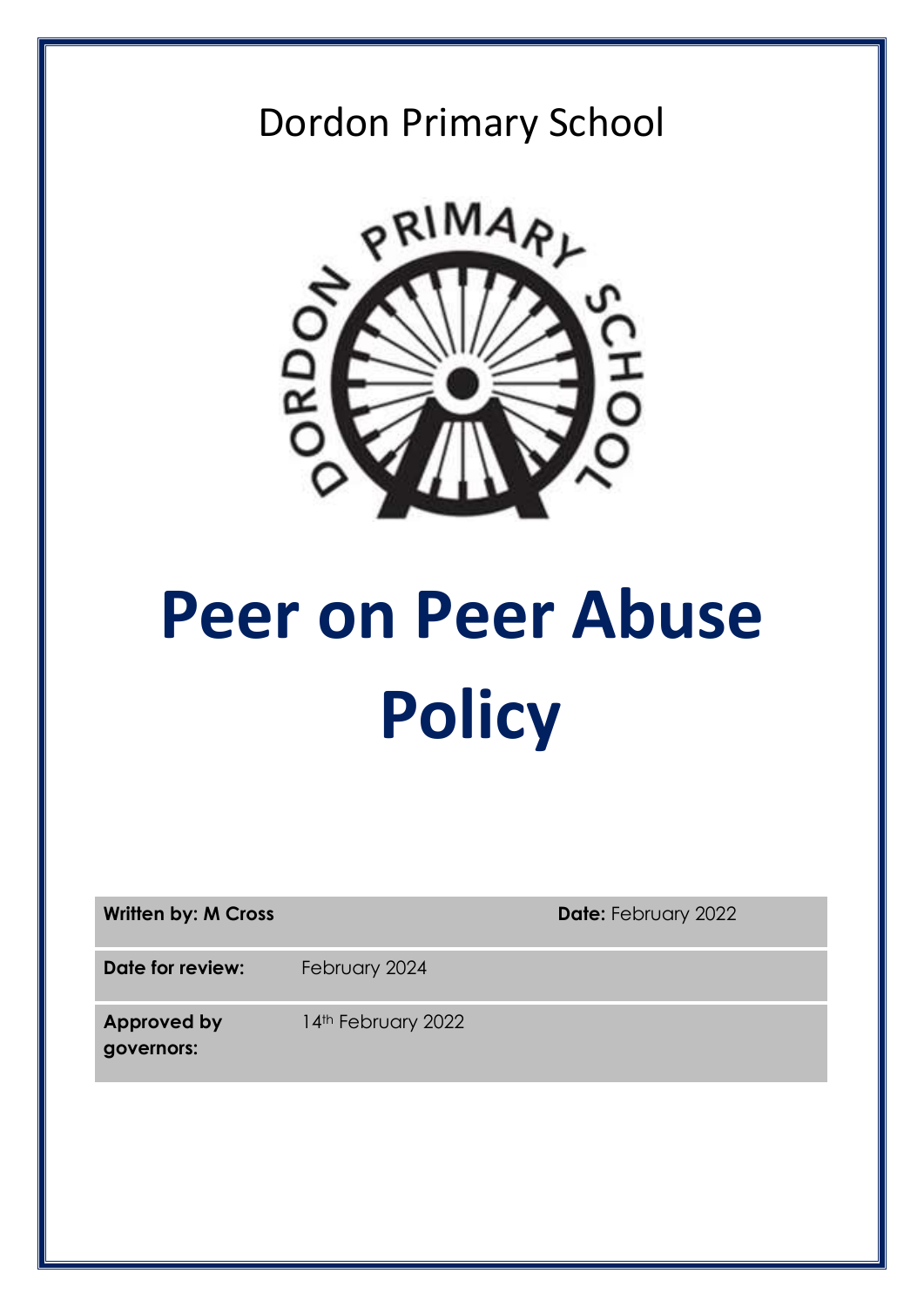## **Dordon Primary School**

## **Peer on Peer Abuse Policy**

### **Introduction**

At Dordon Primary School our governors, strategic leadership team and all staff are committed to the prevention, early identification, and appropriate management of peer-on-peer abuse both within and beyond the school.

We believe that in order to protect children, all schools should:

- be aware of the nature and level of risk to which their pupils are or may be exposed, and put in place a clear and comprehensive strategy which is tailored to their specific safeguarding context;
- take a whole-school community 'Contextual Safeguarding' approach to preventing and responding to peer-on-peer abuse.

As a school we are committed to:

- tackling peer-on-peer abuse proactively, focusing on:
	- o systems and structures;
	- o prevention;
	- o identification;
	- o response/intervention;
- recognising and responding to the increasing national concern about this issue in order to mitigate harmful attitudes and peer-on-peer abuse in the school setting;
- encouraging parents to hold us to account on this issue, so that if their child is feeling unsafe as a result of the behaviour of any of their peers, they inform the school so that we can ensure that appropriate and prompt action is taken in response.

#### This policy:

- is the school's overarching policy for any issue that could constitute peer-on-peer abuse. It relates to, and should be read alongside our Child Protection and Safeguarding Policy and any other relevant policies including the behaviour, anti-bullying, online safety and exclusions policies;
- sets out our strategy for preventing and identifying and managing peer-on-peer abuse;
- applies to all members of our school community. It is reviewed biennially and updated in the interim, as required, to ensure that it continually addresses the risks to which pupils are or may be exposed;
- recognises that abuse is abuse and should never be passed off as 'banter', 'just having a laugh', or 'part of growing up';
- is compliant with the latest statutory guidance on peer- on-peer abuse as set out in Keeping Children Safe in Education;
- does not use the term 'victim' and/or 'perpetrator'. This is because our school takes a safeguarding approach to all individuals involved in concerns or allegations about peer-on-peer abuse, recognising that many children who present with harmful behaviour towards others, in the context of peer-on-peer abuse, are themselves vulnerable and may have been victimised themselves prior to their abuse of peers;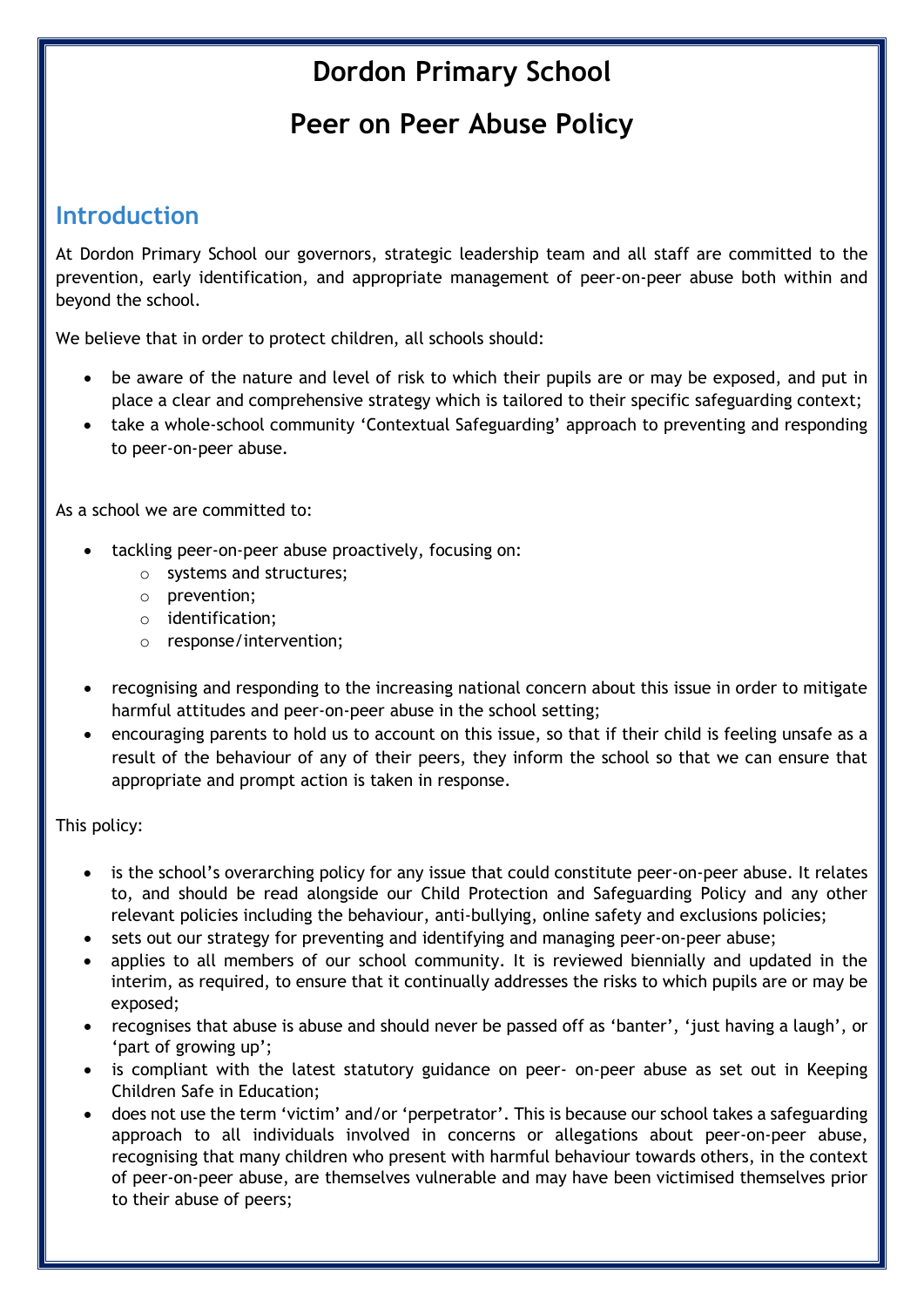- uses the terms 'child' and 'children', which is defined for the purposes of this policy as a person aged under 18. N.B. The school's response to incidents involving the exchange of youth involved sexual imagery will differ depending on the age of the pupils involved
- should, if relevant, be read in conjunction with the DfE's advice on Sexual Violence and Sexual Harassment Between Children in Schools and Colleges (DfE - May 2018), and any other advice and guidance referred to within it;
- should be read in conjunction with the Local Safeguarding Partnership's Safeguarding Policy and Procedures, and any relevant Practice Guidance issued by it.

#### **Understanding peer-on-peer abuse**

Peer-on-peer abuse is any form of physical, sexual, emotional and financial abuse and coercive control, exercised between children, and within children's relationships (both intimate and non- intimate), friendships and wider peer associations.

Peer-on-peer abuse can take various forms, including (but not limited to):

- serious bullying (including cyber-bullying) and physical abuse
- relationship abuse
- domestic violence and abuse
- child sexual exploitation
- youth and serious youth violence, including sexual violence
- harmful sexual behaviour
- sexual harassment including sexual comments and 'jokes'
- Upskirting which typically involves taking a picture under a person's clothing without them knowing, with the intention of viewing their genitals or buttocks to obtain sexual gratification, or cause the victim humiliation, distress or alarm
- the distribution of youth involved sexual imagery or 'sexting'
- prejudice based abuse and violence, including gender-based violence.
- initiation/hazing-type violence and rituals

#### **What is Contextual Safeguarding?**

All staff should consider the context within which incidents/behaviours occur. This is known as 'contextual safeguarding', which simply means assessments of children should consider whether wider environmental factors are present in a child's life that pose a threat to their safety or wellbeing.

This policy:

- (a) encapsulates a contextual safeguarding approach, which is about changing the way that professionals approach child protection when risks occur outside of the family.
- (b) adopts a whole-school community Contextual Safeguarding approach, which means:
	- being aware of the impact that these wider social contexts may be having on pupils;
	- creating a safe culture in the school by implementing policies and procedures that address peeron-peer abuse, promoting healthy relationships and attitudes to gender/sexuality, hotspotmapping to identify risky areas in school and training on potential bias and stereotyped assumptions;
	- being alert to and monitoring changes in pupils' behaviour and/or attendance;
	- contributing to local child protection agendas by, for example, challenging poor threshold decisions and referring concerns about contexts to relevant local agencies.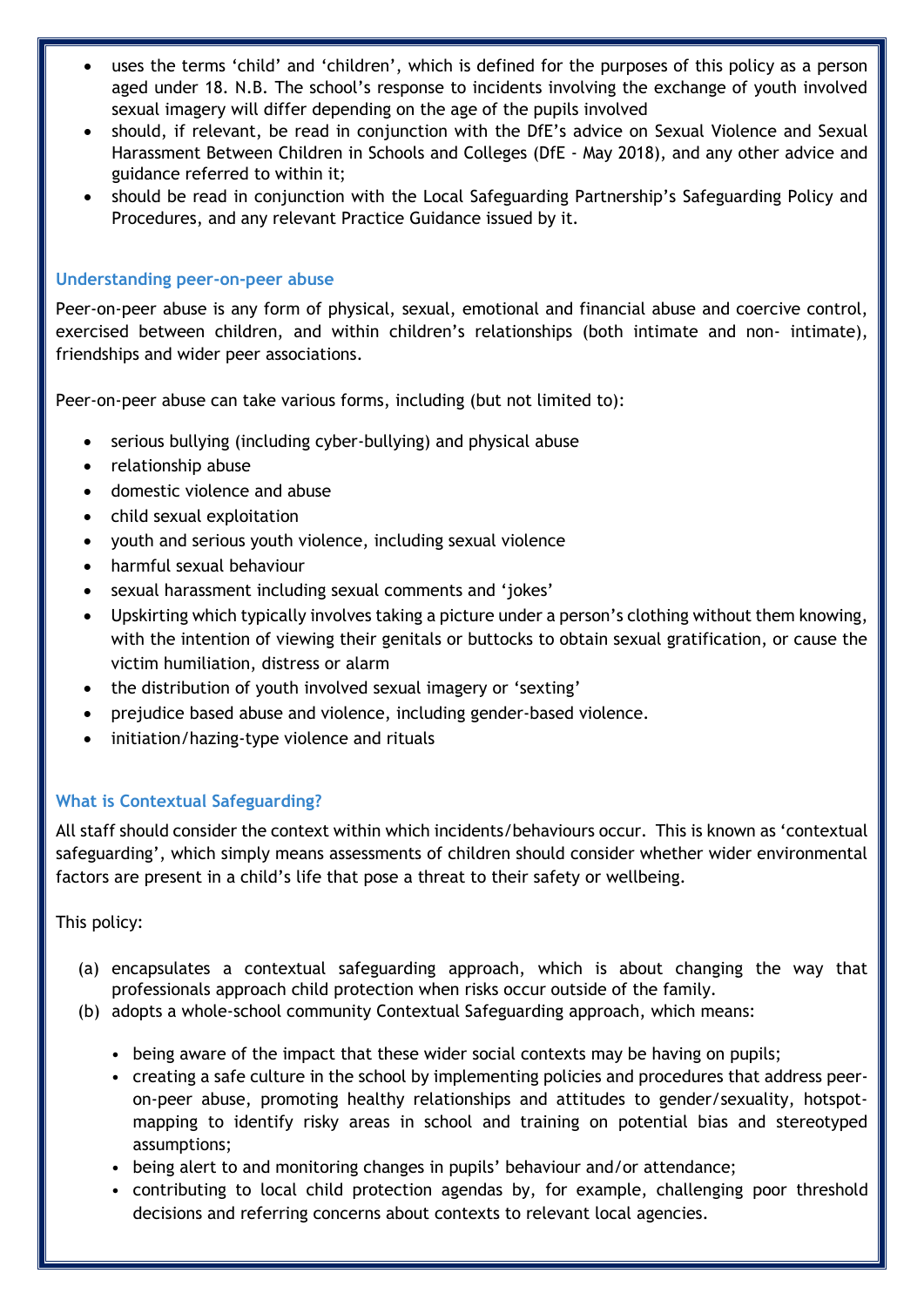#### **How prevalent is peer-on-peer abuse?**

Research suggests that peer-on-peer abuse is one of the most common forms of abuse affecting children in the UK. It can happen between any number of children at any age.

#### **Sexual behaviours**

The following continuum model<sup>1</sup> demonstrates the range of sexual behaviours presented by children, which may be helpful when seeking to understand a pupil's sexual behaviour and deciding how to respond to it.

| Normal                                                                                                                       | Inappropriate                                                                                                                                                                                                               | Problematic                                                                                                                                                                                                                                                                     | Abusive                                                                                                                                                                                                                                                         | Violent                                                                                                                                                                                                          |
|------------------------------------------------------------------------------------------------------------------------------|-----------------------------------------------------------------------------------------------------------------------------------------------------------------------------------------------------------------------------|---------------------------------------------------------------------------------------------------------------------------------------------------------------------------------------------------------------------------------------------------------------------------------|-----------------------------------------------------------------------------------------------------------------------------------------------------------------------------------------------------------------------------------------------------------------|------------------------------------------------------------------------------------------------------------------------------------------------------------------------------------------------------------------|
| · Developmentally<br>expected<br>· Socially acceptable<br>· Consensual, mutual,<br>reciprocal<br>· Shared decision<br>making | · Single instances<br>of inappropriate<br>sexual behaviour<br>· Socially acceptable<br>behaviour within<br>peer group<br>· Context for<br>behaviour may be.<br>inappropriate<br>· Generally<br>consensual and<br>reciprocal | · Problematic<br>and concerning<br>behaviour<br>· Developmentally<br>unusual and socially<br>unexpected<br>· No overt elements of<br>victimisation<br>· Consent issues may<br>be unclear<br>· May lack reciprocity<br>or equal power<br>· May include levels of<br>compulsivity | · Victimising intent<br>or outcome<br>· Includes misuse<br>of power<br>· Coercion and<br>force to ensure<br>compliance<br>· Intrusive<br>· Informed consent<br>lacking or not able<br>to be freely given<br>· May include<br>elements of<br>expressive violence | · Physically violent<br>sexual abuse<br>· Highly intrusive<br>· Instrumental<br>violence which is<br>psychologically<br>and/or sexually<br>arousing to the child<br>responsible for the<br>behaviour<br>· Sadism |

This continuum relates exclusively to sexual behaviours and is not exhaustive. The Brook Sexual Behaviours Traffic Light Tool<sup>2</sup> can also help professionals working with children to distinguish between three levels of sexual behaviour – green, amber and red, and to respond according to the level of concern.

#### **How can a child who is being abused by peers be identified?**

All staff should be alert to the well-being of pupils and to signs of abuse, and should engage with these signs, as appropriate, to determine whether they are caused by peer-on-peer abuse. However, staff should be mindful of the fact that the ways in which children will disclose or present with behaviours will differ as a result of their experiences.

Things to look out for in victims of peer-on-peer abuse:

- Regularly feeling sick or unwell in the morning;
- Reluctance to make the journey to and from school;
- Money or possessions going missing;
- Clothes or school bag torn;
- Wanting extra pocket money for no particular reason;
- Unexplained cuts and bruises;
- Taking different routes to school;
- Unexplained behaviour changes, e.g. moody, bad tempered, tearful;
- Unhappiness;

**<sup>.</sup>** <sup>1</sup> Professor Simon Hackett's harmful sexual behaviour framework, 2019, p 15: https://learning.nspcc.org.uk/research-resources/2019/harmfulsexualbehaviour-framework/

<sup>2</sup> <https://www.brook.org.uk/your-life/courses/traffic-light-tool/>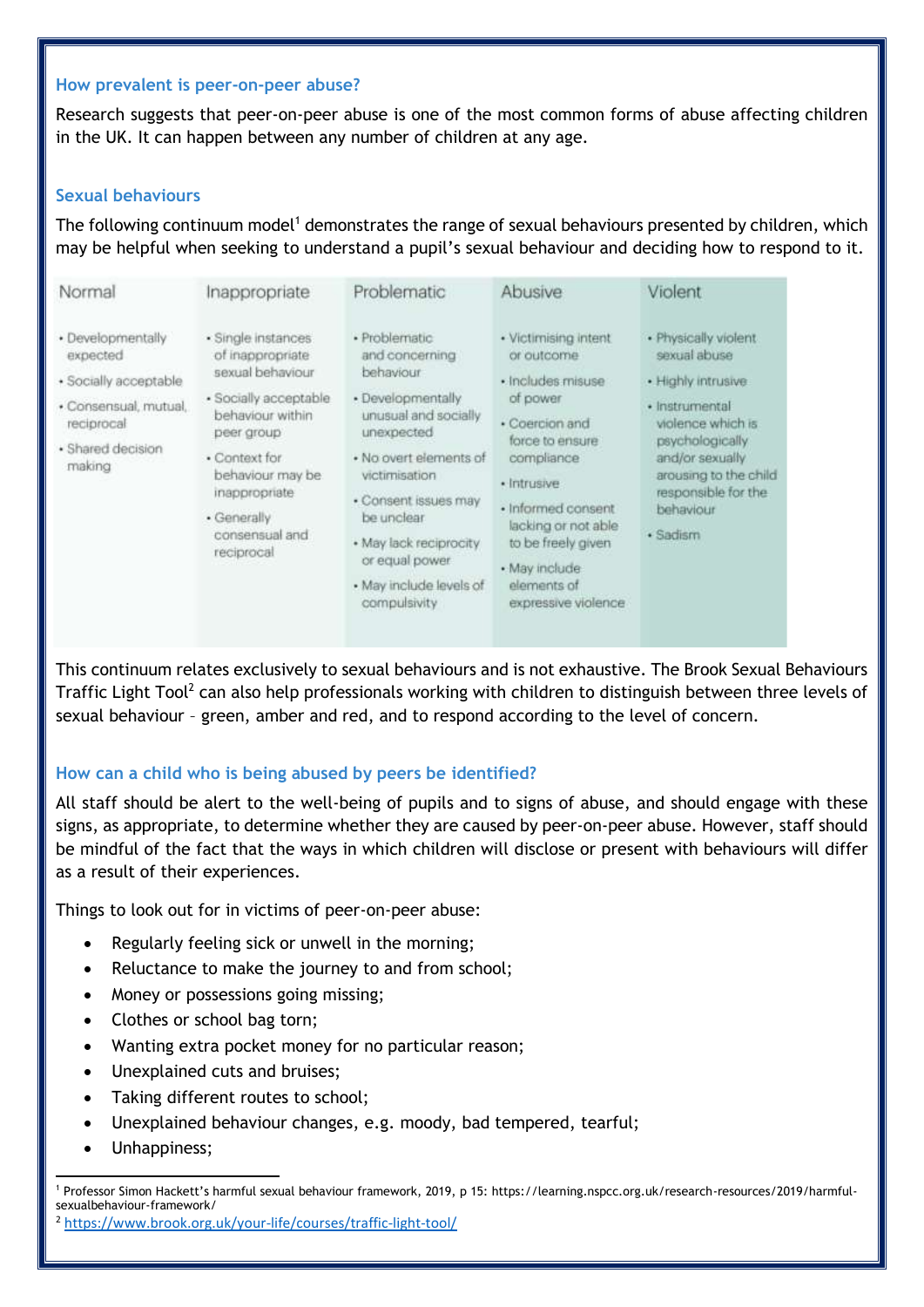- Nightmares;
- Not wanting to leave the house;
- Reluctance to talk openly about school friends and playtimes/break-times.

The school's safeguarding team should regularly review behaviour incident logs which can help to identify any changes in behaviour and/or concerning patterns or trends at an early stage.

If a parent thinks their child may be the victim of peer-on-peer abuse, they should contact the school as soon as possible to report the issues through the appropriate channels. Sometimes children do not report the issues to anyone in school.

#### **Are some children particularly vulnerable to abusing or being abused by their peers?**

Any child can be vulnerable to peer-on-peer abuse due to the strength of peer influence and staff should be alert to signs of such abuse amongst all children. Situational factors can increase a child's vulnerability to abuse by their peers. For example, an image of a child could be shared, following which they could become more vulnerable to peer-on-peer abuse due to how others now perceive them, regardless of any characteristics which may be inherent in them and/or their family.

Peer group dynamics can also play an important role in determining a child's vulnerability to such abuse. For example, children who are more likely to follow others and/or who are socially isolated from their peers may be more vulnerable to peer-on-peer abuse. Children who are questioning or exploring their sexuality may also be particularly vulnerable to such abuse.

Research suggests that:

- peer-on-peer abuse may affect boys differently from girls, which may result from societal norms rather than biological make-up. Barriers to disclosure will also be different.
- children with Special Educational Needs and/or Disabilities (SEND) are three times more likely to be abused than their peers without SEND, and additional barriers can sometimes exist when recognising abuse in children with SEND. These can include:
	- a) assumptions that indicators of possible abuse such as behaviour, mood and injury relate to a child's disability without further exploration;
	- b) the potential for children with SEND to be disproportionately impacted by behaviours such as bullying and harassment, without outwardly showing any signs;
	- c) communication barriers and difficulties;
	- d) overcoming these barriers.
- some children may be more likely to experience peer-on-peer abuse than others as a result of certain characteristics such as sexual orientation, ethnicity, race or religious beliefs.

#### **A whole school approach**

The school actively seeks to raise awareness of and prevent all forms of peer-on-peer abuse by:

- educating all governors, its strategic leadership team, staff, pupils and parents about this issue, including training on the nature, prevalence and effect of peer-on-peer abuse and how to prevent, identify and respond to it. This includes:
	- a) Contextual Safeguarding;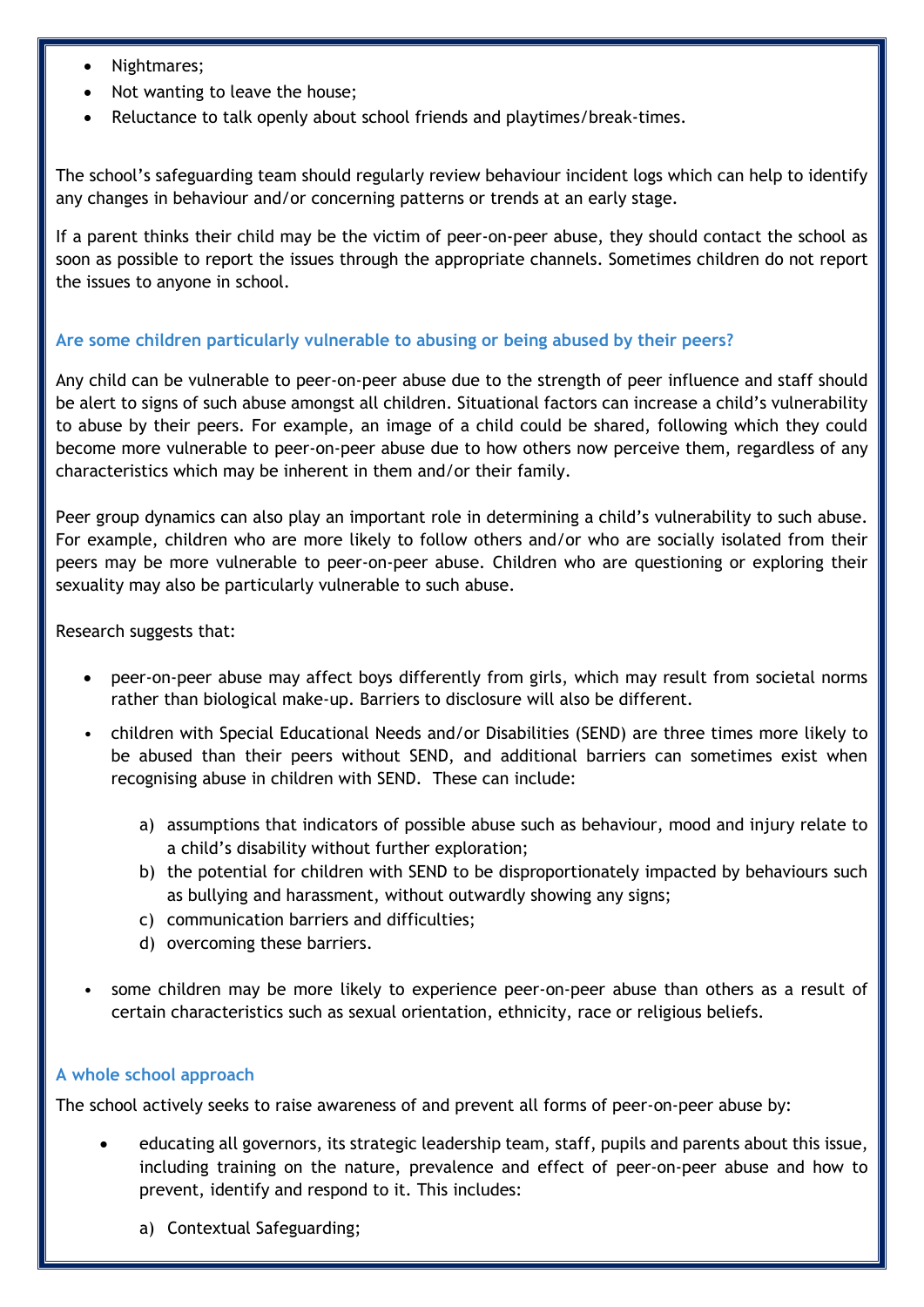- b) the identification of specific behaviours, including digital behaviours;
- c) the importance of taking seriously all forms of peer-on-peer abuse and ensuring that no form of peer-on-peer abuse is ever dismissed as teasing or banter;
- d) social media and online safety, including how to enable children to identify and manage abusive behaviour online.
- educating children about the nature and prevalence of peer-on-peer abuse, positive, responsible and safe use of social media, and the unequivocal facts about consent, via PSHE and the wider curriculum. They are regularly informed about the school's approach to such issues, including its zero-tolerance policy towards all forms of peer-on-peer abuse.
- engaging parents on these issues by:
	- a) publicising the possible signs and symptoms of peer-on-peer abuse and encouraging them to report concerns to the school immediately;
	- b) encouraging parents to hold the school to account on this issue, in part as a result of visibility of this policy.
- Supporting the ongoing welfare of the pupils by drawing on multiple resources that prioritise student mental health, and by providing in-school counselling to address underlying mental health needs.
- creating conditions in which our pupils can aspire to, and realise, safe and healthy relationships fostering a whole-school culture:
	- a) which is founded on the idea that every member of our school community is responsible for building and maintaining safe and positive relationships, and helping to create a safe school environment in which violence and abuse are never acceptable;
	- b) in which pupils are able to develop trusting relationships with staff and in which staff understand, through regular discussion and training, the importance of these relationships in providing pupils with a sense of belonging, which could otherwise be sought in problematic contexts;
	- c) in which pupils feel able to share their concerns openly, in a non-judgmental environment, and have them listened to;
- responding to cases of peer-on-peer abuse promptly and appropriately;
- ensuring that all peer-on-peer abuse issues are fed back to the school's Safeguarding Team so that they can spot and address any concerning trends and identify pupils who may be in need of additional support.

#### **Multi-agency working**

The school actively engages with its Local Safeguarding Partnership in relation to peer-on-peer abuse and works closely with a range of external agencies in accordance with the Local Safeguarding Partnership's procedures.

The school actively refers concerns and allegations of peer-on-peer abuse where necessary to children's social care, the police and other relevant agencies in accordance with the Local Safeguarding Partnership's procedures.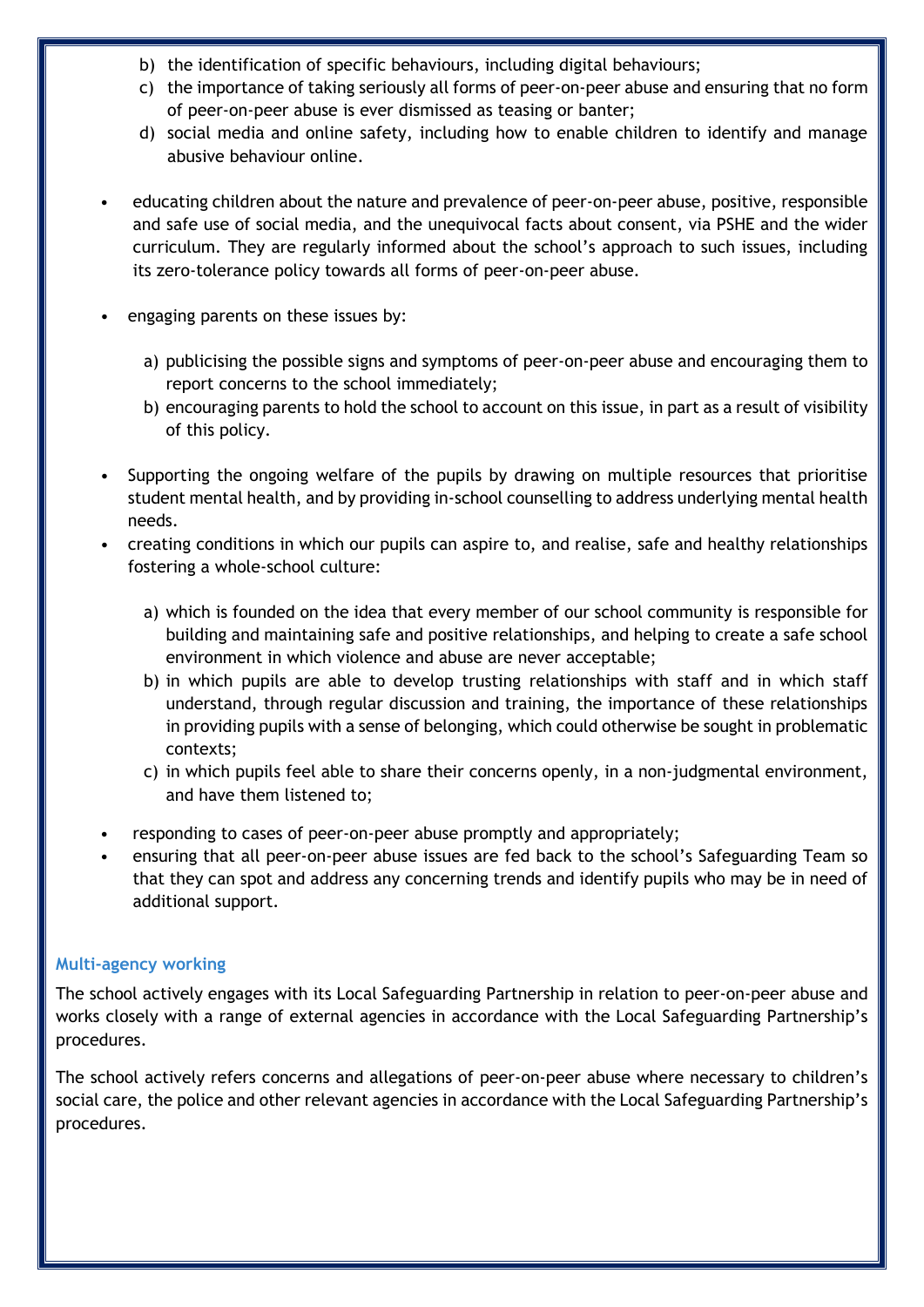#### **Responding to concerns or allegations of peer-on-peer abuse**

It is essential that all concerns and allegations of peer-on-peer abuse are handled sensitively, appropriately and promptly.

Our response will:

- include a thorough investigation of the concern(s) or allegation(s), and the wider context in which it/they may have occurred (as appropriate) – depending on the nature and seriousness of the alleged incident(s), it may be appropriate for the police and/or children's social care to carry out this investigation;
- treat all children involved as being at potential risk while the child allegedly responsible for the abuse may pose a significant risk of harm to other children, s/he may also have considerable unmet needs and be at risk of harm themselves. The school should ensure that a safeguarding response is in place for both the child who has allegedly experienced the abuse, and the child who has allegedly been responsible for it, and additional sanctioning work may be required for the latter;
- take into account that the abuse may indicate wider safeguarding concerns for any of the children involved, and consider and address the effect of wider sociocultural contexts such as the child's peer group, family, the school environment, the potential for victimisation in the local community and the child's online presence;
- Consider the potential complexity of peer-on-peer abuse and of children´s experiences, and consider the interplay between power, choice and consent. While children may appear to be making choices, if those choices are limited they are not consenting;
- Obtain the views of the child/children affected. Unless it is considered unsafe to do so the DSL should discuss the proposed action with the child/children and their parents and obtain consent to any referral before it is made. The school should manage the child's expectations about information sharing, and keep them and their parents informed of developments, where appropriate and safe to do so. It is particularly important to take into account the wishes of any child who has allegedly been abused, and to give that child as much control as is reasonably possible over decisions regarding how any investigation will be progressed and how they will be supported.

#### **What should you do if you suspect a child may be experiencing or involved in peer-on-peer abuse**

If a member of staff thinks for whatever reason that a child may be at risk of or experiencing abuse by their peer(s), or that a child may be at risk of abusing or may be abusing their peer(s), they should discuss their concern with the DSL without delay, following the procedure detailed in the Child Protection and Safeguarding Policy, so that a course of action can be agreed.

Where a child is suffering, or is likely to suffer from harm, it is important that a referral to children's social care (and, if appropriate, the police) is made immediately. Anyone can make a referral. Where referrals are not made by the DSL, the DSL should be informed as soon as possible that a referral has been made.

If a child speaks to a member of staff about peer-on-peer abuse that they have witnessed or are a part of, the member of staff should listen to the child and use open language that demonstrates understanding rather than judgement.

#### **How will the school respond to concerns or allegations of peer-on-peer abuse?**

The DSL will discuss the concern(s) or allegation(s) with the member of staff who has reported it/them and will, where necessary, take any immediate steps to ensure the safety of the child/all children affected.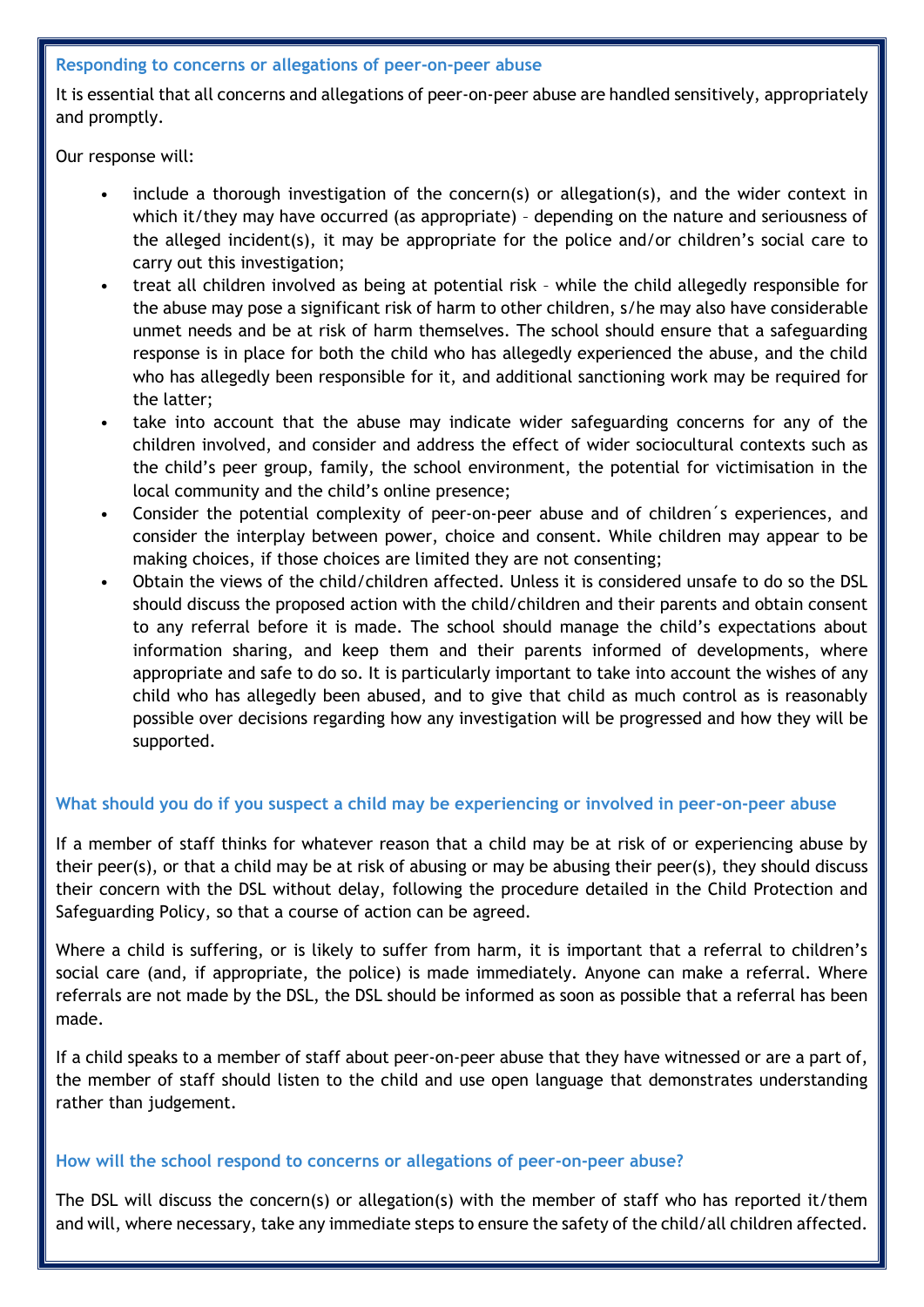Where any concern(s) or allegation(s) indicate(s) that indecent images of a child or children may have been shared online, the DSL should consider what urgent action can be taken in addition to the actions and referral duties set out in this policy.

DSLs will always use their professional judgement to:

a) assess the nature and seriousness of the alleged behaviour;

b) determine whether it is appropriate for the alleged behaviour to be to be dealt with internally and, if so, whether any external specialist support is required. In borderline cases the DSL may wish to consult with children's social care and/ or other relevant agencies in accordance with the Local Safeguarding Partnership's procedures to determine the most appropriate response.

Where the DSL considers or suspects that the alleged behaviour in question might be abusive or violent or where the needs and circumstances of the individual child/children in question might otherwise require it, the DSL should contact children's social care and/or the police immediately and, in any event, within 24 hours of the DSL becoming aware of the alleged behaviour. The DSL will discuss the concern(s) or allegation(s) with the agency and agree on a course of action, which may include:

- a) **Manage internally with help from external specialists where appropriate and possible.** This would usually be where the alleged behaviour between peers is inappropriate or problematic, as opposed to abusive or violent. In these cases, In such cases, utilising the behaviour policy and providing pastoral support may be the most appropriate route.
- b) **Undertake/contribute to an inter-agency early help assessment, with targeted early help services provided to address the assessed needs of the child/children and their family.** These services may, for example, include family and parenting programmes, responses to emerging thematic concerns in extra familial contexts, a specialist harmful sexual behaviour team, CAMHS and/or youth offending services.
- c) **Refer the child/children to children's social care for a section 17/47 statutory assessment.** Where a child is suffering, or is likely to suffer from harm, it is important that a referral to children's social care (and, if appropriate, a report to the police) is made immediately. This referral will be made to children's social care in the area where the/each child lives.
- d) **Report alleged criminal behaviour to the police.** Alleged criminal behaviour will ordinarily be reported to the police. However, there are some circumstances where it may not be appropriate to report such behaviour to the police. For example, where the exchange of youth involved sexual imagery does not involve any aggravating factors. All concerns or allegations will be assessed on a case by case basis, and in light of the wider context.

#### **Risk Assessments**

The school will always carefully consider whether a risk assessment is required following an allegation of abusive or violent behaviour. In the vast majority of circumstances and where it is possible that such behaviour may be repeated, a risk assessment should be completed.

Where it is alleged that a child has behaved in a way that is considered to be inappropriate or problematic (as opposed to abusive or violent), the DSL will use their professional judgment to determine whether it would be appropriate to contact children's social care and to carry out a risk assessment.

Careful judgment and consideration are required as to whether alleged behaviour which might be judged to be inappropriate by an adult might actually be harmful to another child. Consultation is recommended with children's social care if there is any doubt about this. Careful consideration should also be given to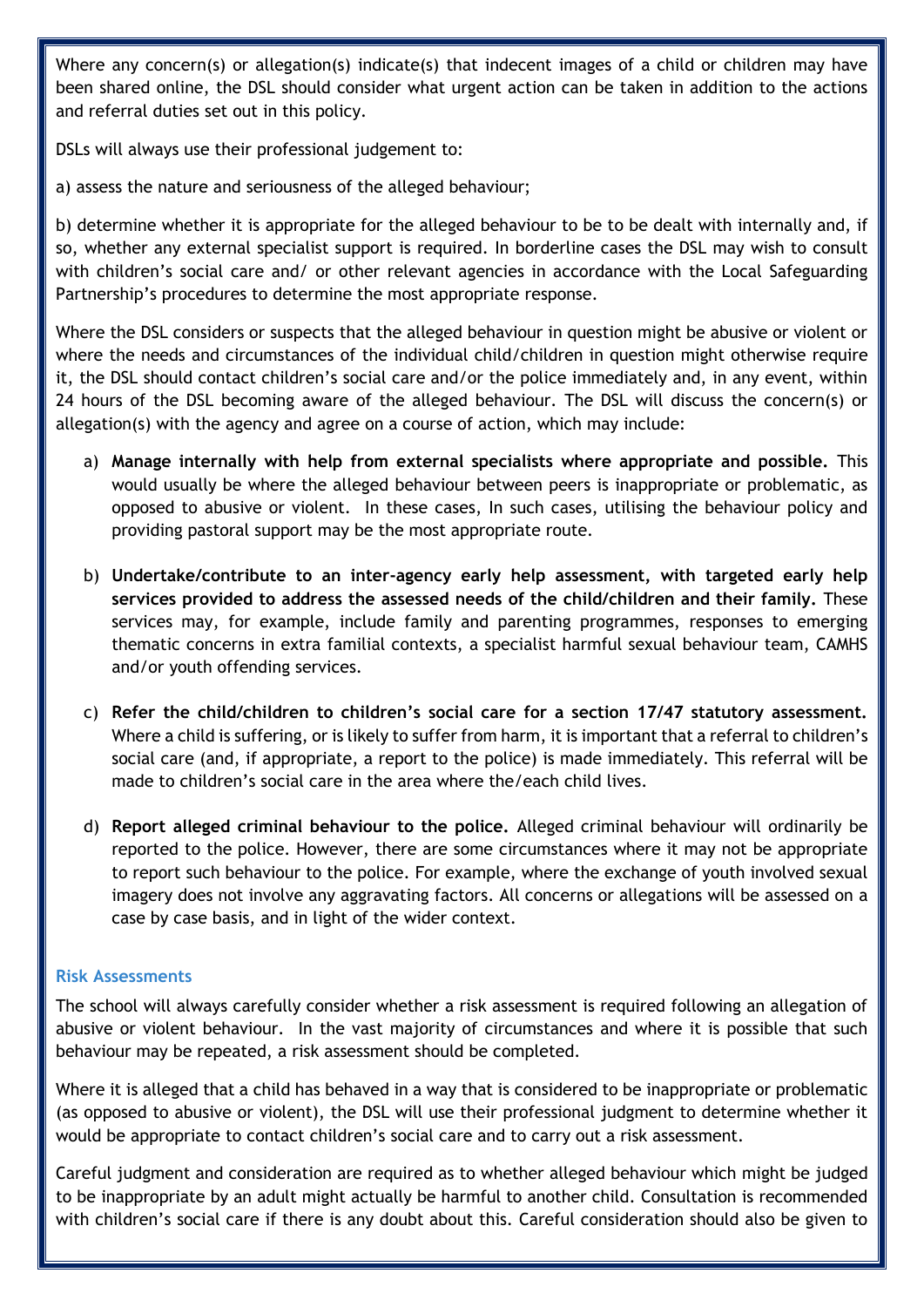the context, severity of the alleged behaviour, impact of the alleged behaviour on others, risk to others, and whether there are any patterns of behaviour occurring.

Where other children have been identified as witnesses to alleged abuse or violence, consideration should also be given by the DSL to whether there might be any risks to those children.

#### **Information sharing, data protection and record keeping**

When responding to concern(s) or allegation(s) of peer-on-peer abuse, the school will:

- always consider carefully, in consultation with other relevant agencies, how to share information about the concern(s) or allegation(s) with the pupil(s) affected, their parents, staff, and other pupils and individuals,
- record the information that is necessary for the school and other relevant agencies (where they are involved) to respond to the concern(s) or allegation(s) and safeguard everyone involved,
- act in accordance with its safeguarding and data protection duties, including those set out in *Working Together to Safeguard Children* (July 2018) and the HM Government *Advice on Information Sharing* (updated in July 2018).

#### **Consequences**

The school may wish to consider whether consequences may be appropriate for any child/children involved. This may be appropriate to:

- ensure that the child/children take(s) responsibility for and realise(s) the seriousness of their behaviour;
- demonstrate to the child/children and others that peer-on-peer abuse can never be tolerated;
- ensure the safety and wellbeing of other children.

However, these considerations must be balanced against any police investigations, the child's/children's own potential unmet needs, and any action or intervention planned regarding safeguarding concerns. Before deciding on appropriate action the school will always consider its duty to safeguard all children in its care from harm; the underlying reasons for a child's behaviour; any unmet needs, or harm or abuse suffered by the child; the risk that the child may pose to other children; and the severity of the peer-onpeer abuse and the causes of it.

The school will, where appropriate, consider the potential benefit, as well as challenge, of using managed moves or exclusion as a response, and not as an intervention, recognising that even if this is ultimately deemed to be necessary, some of the measures referred to in this policy may still be required, in relation to other pupils who have been involved with and/or affected by peer-on-peer abuse.

Exclusion will only be considered as a last resort and only where necessary to ensure the safety and wellbeing of the other children in the school. Engaging in Fair Access Panel Processes to assist with decision-making associated to managed moves and exclusions can also be beneficial. In the event of any managed move, consideration must be given to sharing information with the receiving school regarding the peer-on-peer abuse in order to allow best protection of children in the new school.

#### **Review and Action Planning**

The school's response to concerns or allegations of peer-on-peer abuse should be part of on-going proactive work by the school to embed best practice and in taking a whole-school community Contextual Safeguarding approach to such abuse.